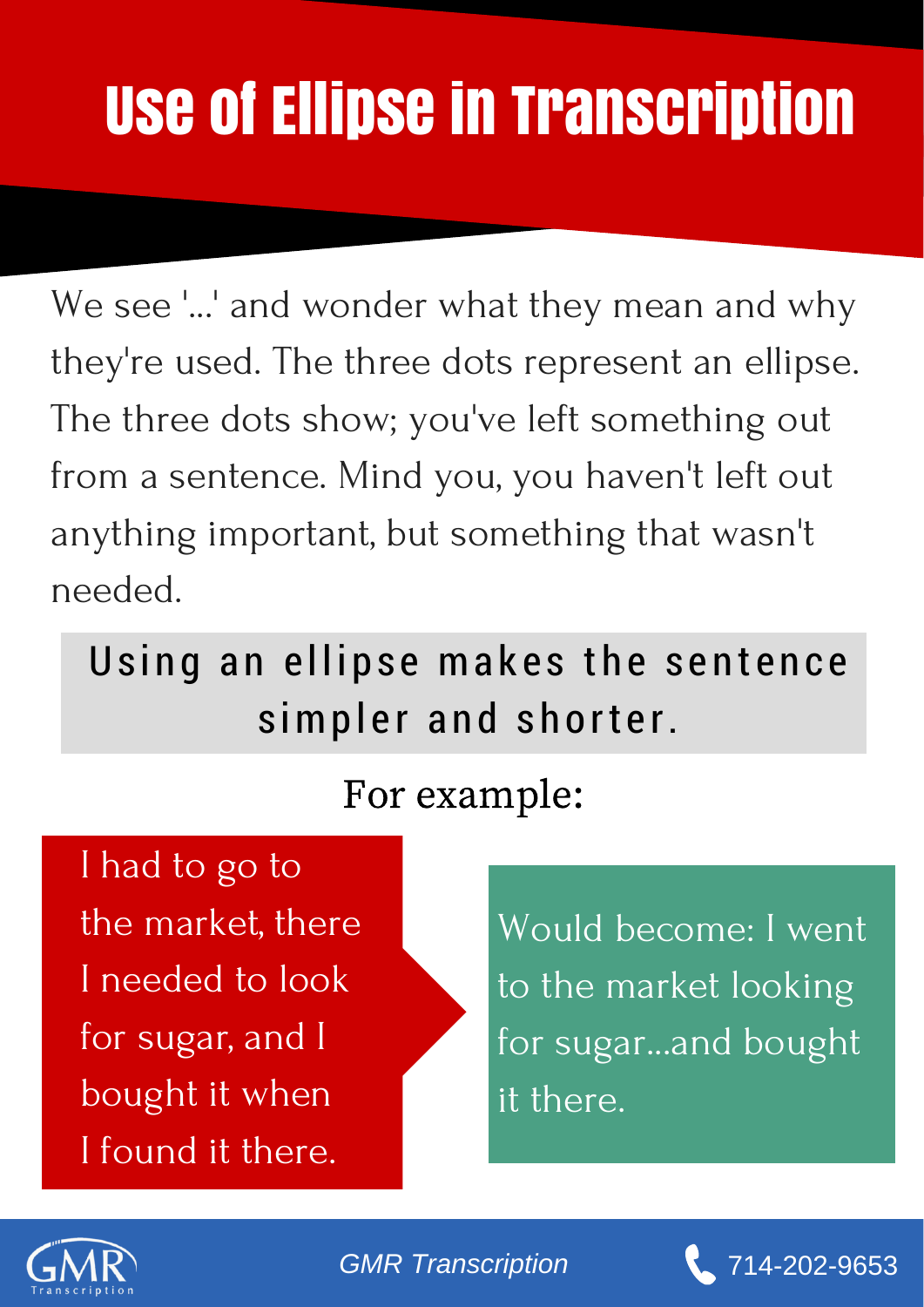In formal writing an ellipsis is used to shorten a quote.

## For example:

"Charles went to meet Henry, whom he met at the garden even though he didn't want to."

Would become: "At the garden Charles met Henry ... even though he didn't want to."

Use an ellipsis to simplify things for your reader. Note; shortening a quote is allowed, changing its meaning is not.

Informally an ellipsis is used to show that the reader needs to take a pause.

"Shelly walked through the door ... Sam was seated on her desk looking ghostly."